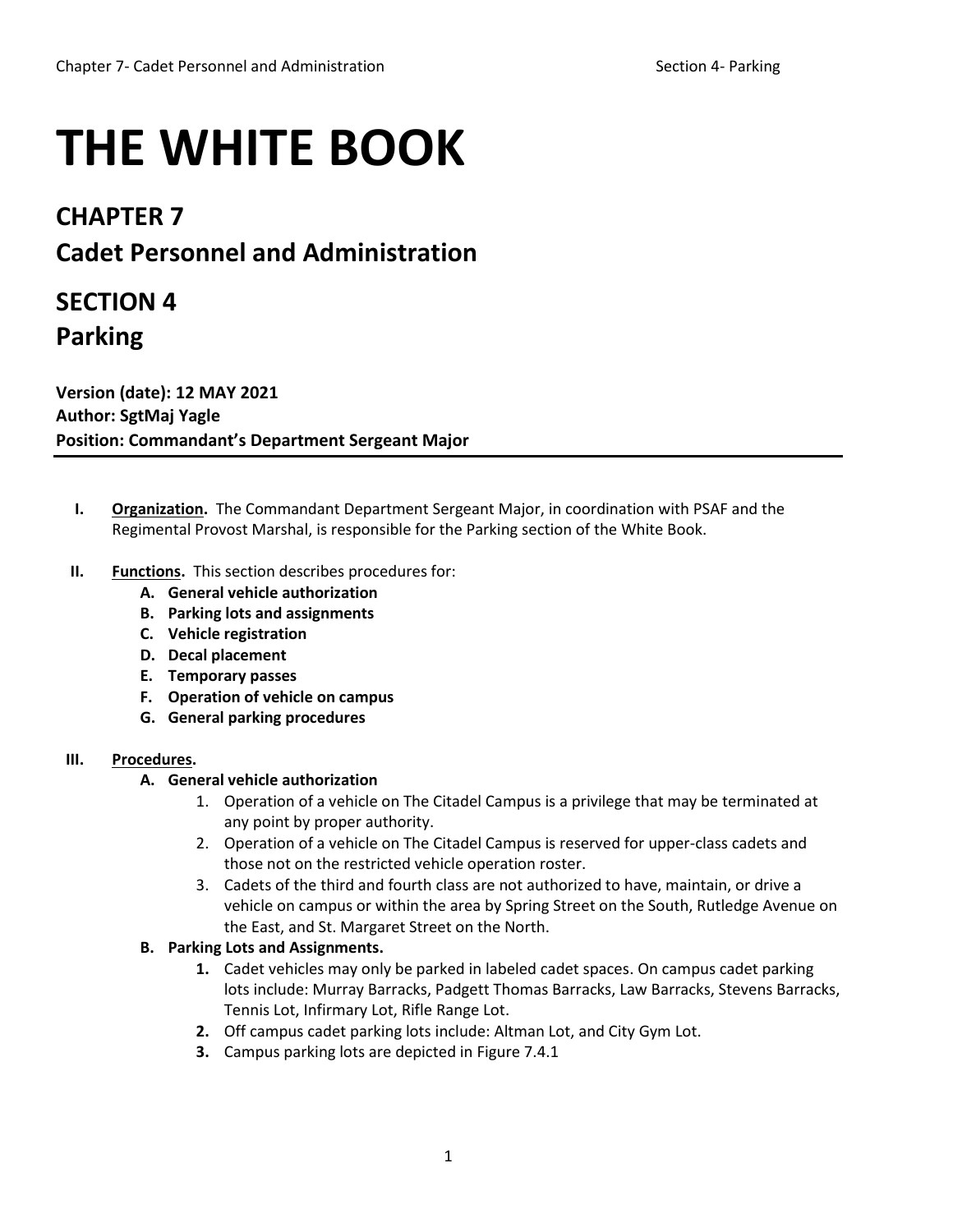

#### Figure 7.4.1

#### **C. Vehicle Registration**

- 1. Registration for cadet vehicles is done through the Regimental Provost Marshal. The Regimental Provost Marshal, with consultation with the Command Sergeant Major of The Citadel, are the sole authorities for placement of where a cadet's assigned lot will be.
- 2. Corps wide decal registration will take place the Monday and Tuesday of the week the Corps of Cadets returns from Summer Furlough. Decal registration opportunities will also be available upon return from winter furlough. The registration times and order of decal issue is determined by the Regimental Provost Marshal.
- 3. Decals are issued based on Class Status, not by Academic Status. C4's and C5's are assigned on campus parking until capacity is reached.
- 4. Cadets not able to make the initial decal issue time will contact the Regimental Provost Marshal to schedule their receiving of their decal.
- 5. Parking fee charges are prorated, and therefore will be charged at the amount determined by the time of registration.
- 6. When registering one's vehicle, cadets must provide their Driver's License, Proof of Insurance, and Registration to the Battalion Provost processing the paperwork. No decals will be issued to cadets who are unable to provide this information.
- 7. Only the most recent registration form may be used. The form will be sent out by the Regimental Provost Marshal prior to decal issue. The form will also be available on the office of the commandant web page at the following link.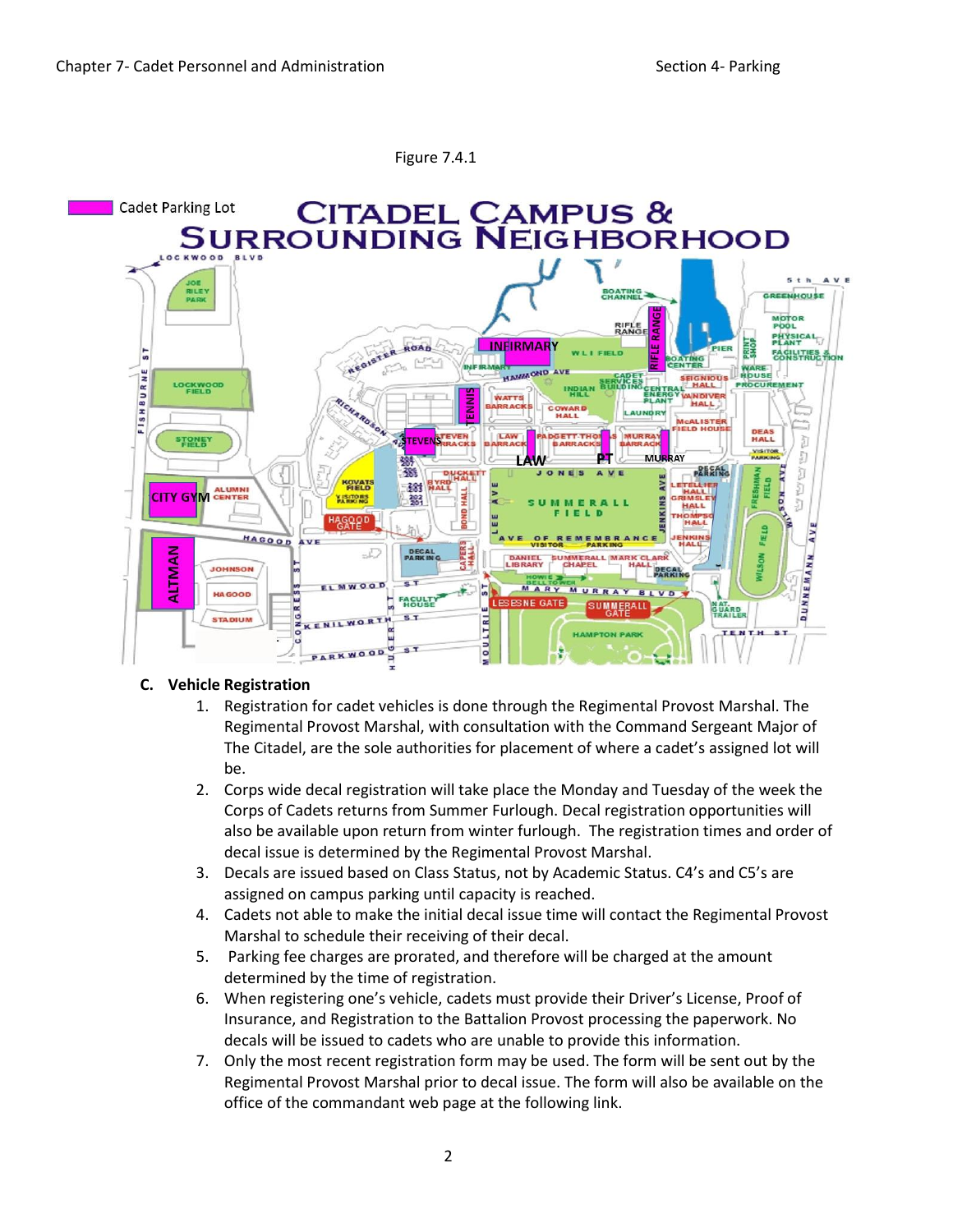[http://www.citadel.edu/root/images/commandant/vehicleregistrationform-08-06-](http://www.citadel.edu/root/images/commandant/vehicleregistrationform-08-06-18.pdf) [18.pdf](http://www.citadel.edu/root/images/commandant/vehicleregistrationform-08-06-18.pdf)

8. Cadets may not register a vehicle for another person or allow another cadet to use their parking space.

The most current version of the form is shown in Figure 7.4.2

| <b>Lot Name</b>                                                                                                      |  |                        |  | The Citadel<br><b>Cadet Vehicle Registration Form</b><br><b>Please Complete the Entire Form</b> |  |  | <b>Decal Number</b> |
|----------------------------------------------------------------------------------------------------------------------|--|------------------------|--|-------------------------------------------------------------------------------------------------|--|--|---------------------|
| You must have these documents in your possession in order to register a vehicle on The Citadel campus.               |  |                        |  |                                                                                                 |  |  |                     |
| <b>Vehicle Registration</b><br><b>Valid Drivers License</b><br><b>Proof of Insurance</b><br>3.<br>$\mathbf{2}$<br>1. |  |                        |  |                                                                                                 |  |  |                     |
| Company:                                                                                                             |  | Campus Wide ID (CWID): |  | <b>Phone Number:</b>                                                                            |  |  |                     |
|                                                                                                                      |  |                        |  |                                                                                                 |  |  |                     |

#### **Status:** (Check Or Circle One of the Below)

| Class<br>(C4) | Class<br>(C3) | Class<br>(C2) |
|---------------|---------------|---------------|
|               |               |               |

| <b>First Name:</b> | Middle Initial: Last Name: | Suffix: |
|--------------------|----------------------------|---------|
|                    |                            |         |

| Street Address:              |  |
|------------------------------|--|
|                              |  |
|                              |  |
| City:<br>State:<br>Zip Code: |  |

| Telephone Number: |  |  |  |
|-------------------|--|--|--|
|-------------------|--|--|--|

Date of Birth:

| Race                     |  | Sex: |  |
|--------------------------|--|------|--|
| Driver's License Number: |  |      |  |

| <b>State Issued From:</b> | <b>State License Class:</b> |  |
|---------------------------|-----------------------------|--|
|                           |                             |  |

#### Vehicle Identification Information:

License Plate Number:

| <b>Vehicle Make:</b><br><b>Vehicle Model</b> |  | Vehicle Year: | <b>Vehicle Color:</b> |
|----------------------------------------------|--|---------------|-----------------------|
|                                              |  |               |                       |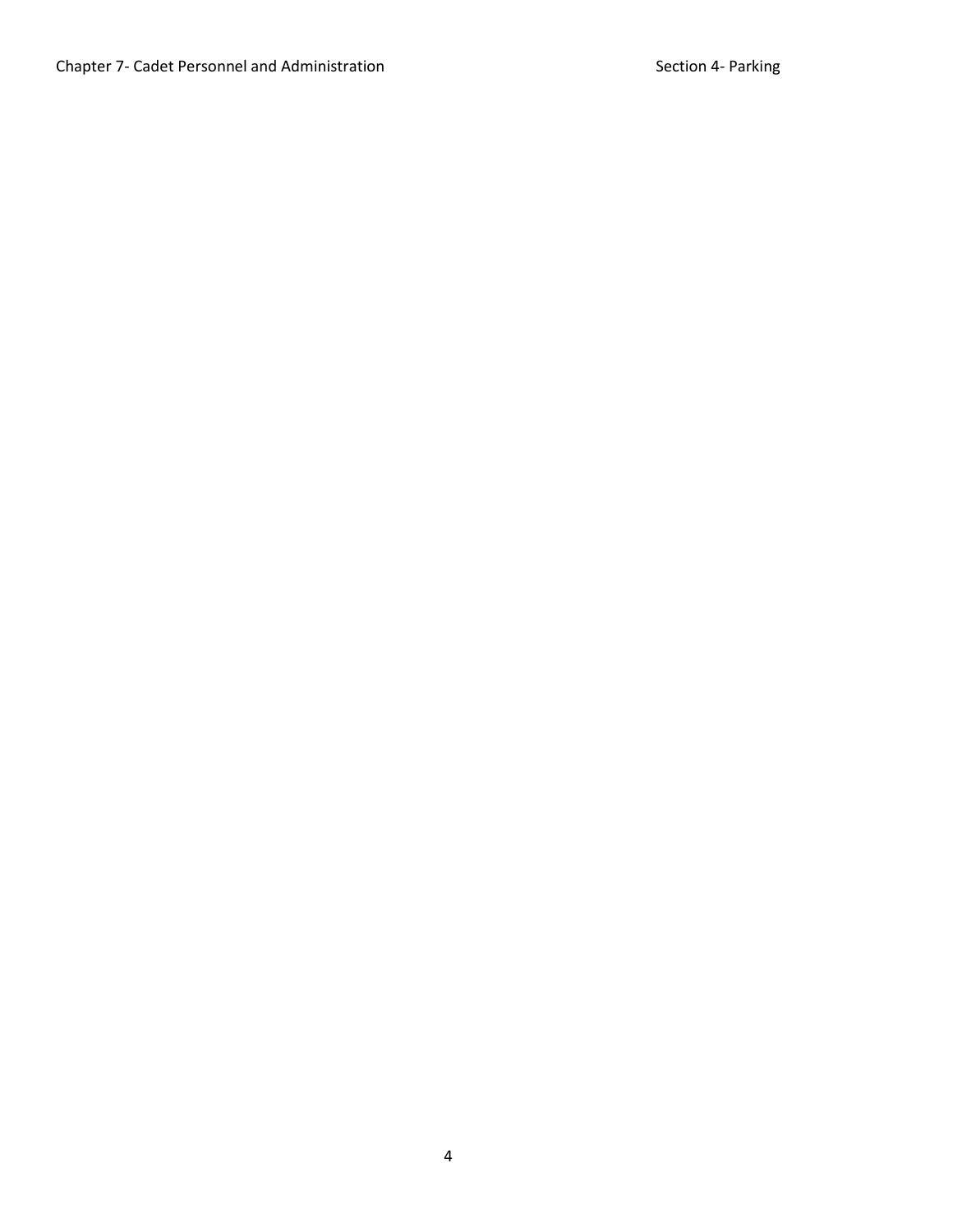- 1. Vehicles must be parked ONLY in the lot assigned, at all times.
- 2. Decals MUST be affixed to front middle and back top left windows as directed.
- 3. Decals MUST be removed and turned in to Provosts upon loss of parking privileges.

All Registrants:

- 1. All vehicle registrants are subject to the search of their automobile by proper authority while on campus.
- 2. Notify Battalion Provosts upon any of the following:
	- a. Transfer of Title or Sale of the registered vehicle
	- b. Change of registration status, year, number and /or state
	- c. Change of automobile description or change of insurance
- 3. Vehicle MUST meet State Inspection requirements if required by their state.
- 4. To allow no one to operate your vehicle on or off campus without a valid state operators permit.
- 5. Vehicles may be towed at owner's expense and risk for excessive infractions of parking regulations
- 6. Vehicle Operators may be asked to park their vehicles at alternative locations during special events.
- 7. Parking at The Citadel is a privilege and not a right. Intentionally supplying false or inaccurate information on this form may result in revocation of the applicant's registration privileges.
- 8. The penalty of improper decal placement is 10D/20C. Improper decal placement may also result in the decal being removed.



Front Windshield: Decal must be placed at the top of

Rear Window: Decal must be placed at the top left corner of the window. See illustration. (must be attached to the rear window using the adhesive on the sticker, ie. No Velcro, magnets, etc)



Convertibles/Jeeps: The front decal will be placed in the front windshield as usual. The rear decal must be placed in a location where it can be seen regardless of if the top is up or down. It is advised to place the decal on the left side of the rear bumper.

Vehicle Registrants Signature

Date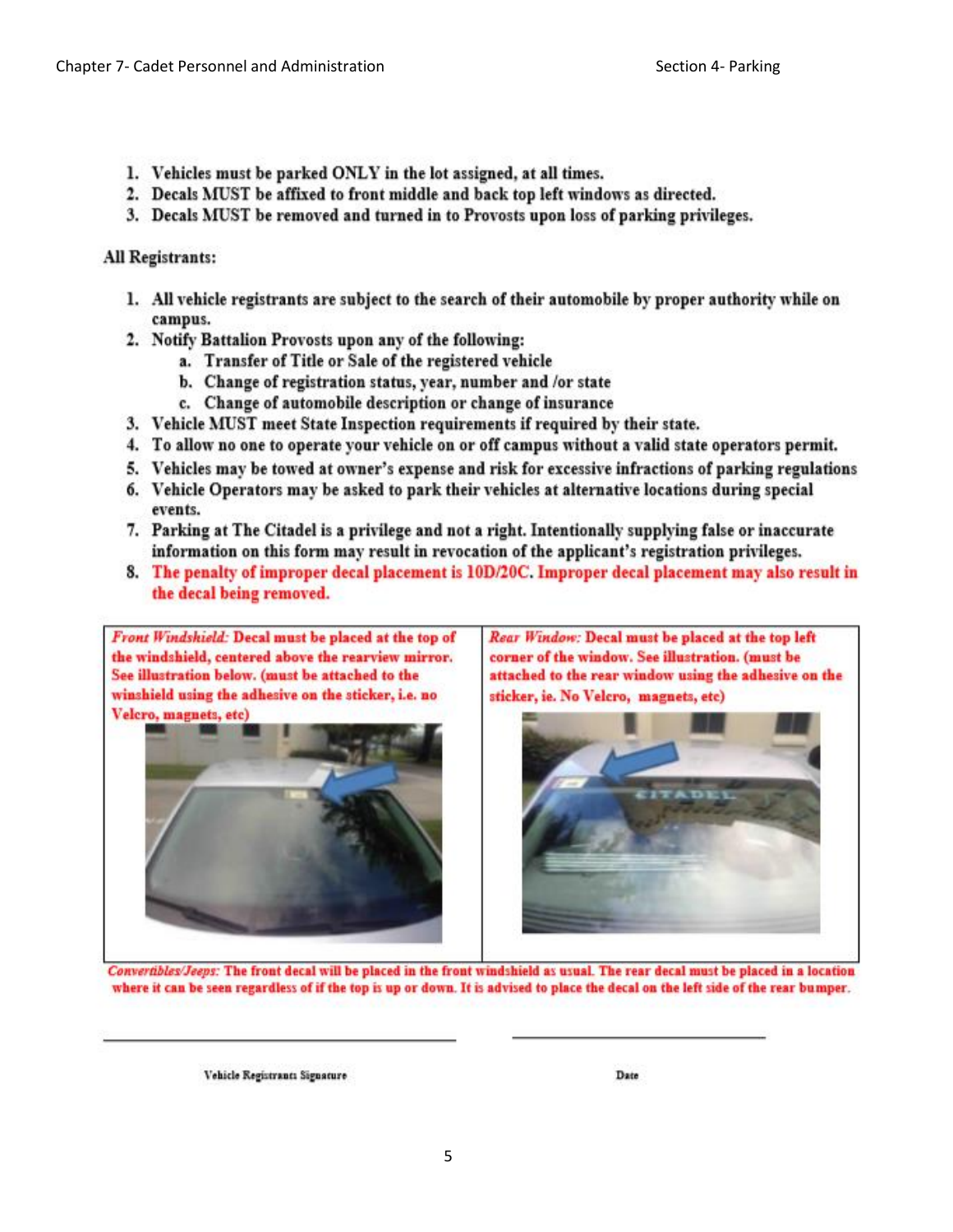- **D. Decal Placement**
	- 1. Decals must be placed in the designated location on the cadet vehicle. The penalty for improper decal placement is 10D/20C and may result in the decal being removed.
	- 2. Decal placement is depicted in Figure 7.4.3

Front Windshield: Decal must be placed at the top of the windshield, centered above the rearview mirror. See illustration below. (must be attached to the winshield using the adhesive on the sticker, i.e. no Velcro, magnets, etc)



Rear Window: Decal must be placed at the top left corner of the window. See illustration. (must be attached to the rear window using the adhesive on the sticker, ie. No Velcro, magnets, etc)



Convertibles/Jeeps: The front decal will be placed in the front windshield as usual. The rear decal must be placed in a location where it can be seen regardless of if the top is up or down. It is advised to place the decal on the left side of the rear bumper.

#### Figure 7.4.3

**E. Temporary Passes**: All temporary passes are given on a case by case basis and may only be issued by the Parking Director, located at 208 Richardson Avenue. Cadets in a restricted driving/parking status on campus are not authorized to possess a temporary pass.

## **F. Operation of Vehicle on Campus**

- 1. Cadets will not drive or ride in vehicles while wearing duty uniforms or PT's unless authorized by the Commandant. The exception to this rule is when cadets must move their vehicles for home football games or other events as directed by the Commandant's office.
- 2. All vehicles will obey traffic signs on campus.
- 3. The maximum speed limit for vehicles on campus is 20 miles per hour, unless otherwise posted.
- 4. Vehicles must have all the standard equipment and all the equipment on the vehicle must be in working order.
- 5. Offensive decals, stickers, or paintings including those that demean persons on the basis of their race, color, national origin, religion, gender, or sexual orientation are not authorized.
- 6. The cadet in whose name the vehicle is registered is responsible for any and all violations of regulations in which the vehicle may be involved.

## **G. General Parking Procedures**

1. Vehicles may need to be relocated for major weekend events, including, but not limited to, Parents Weekend, Homecoming Weekend, Corps Day Weekend.